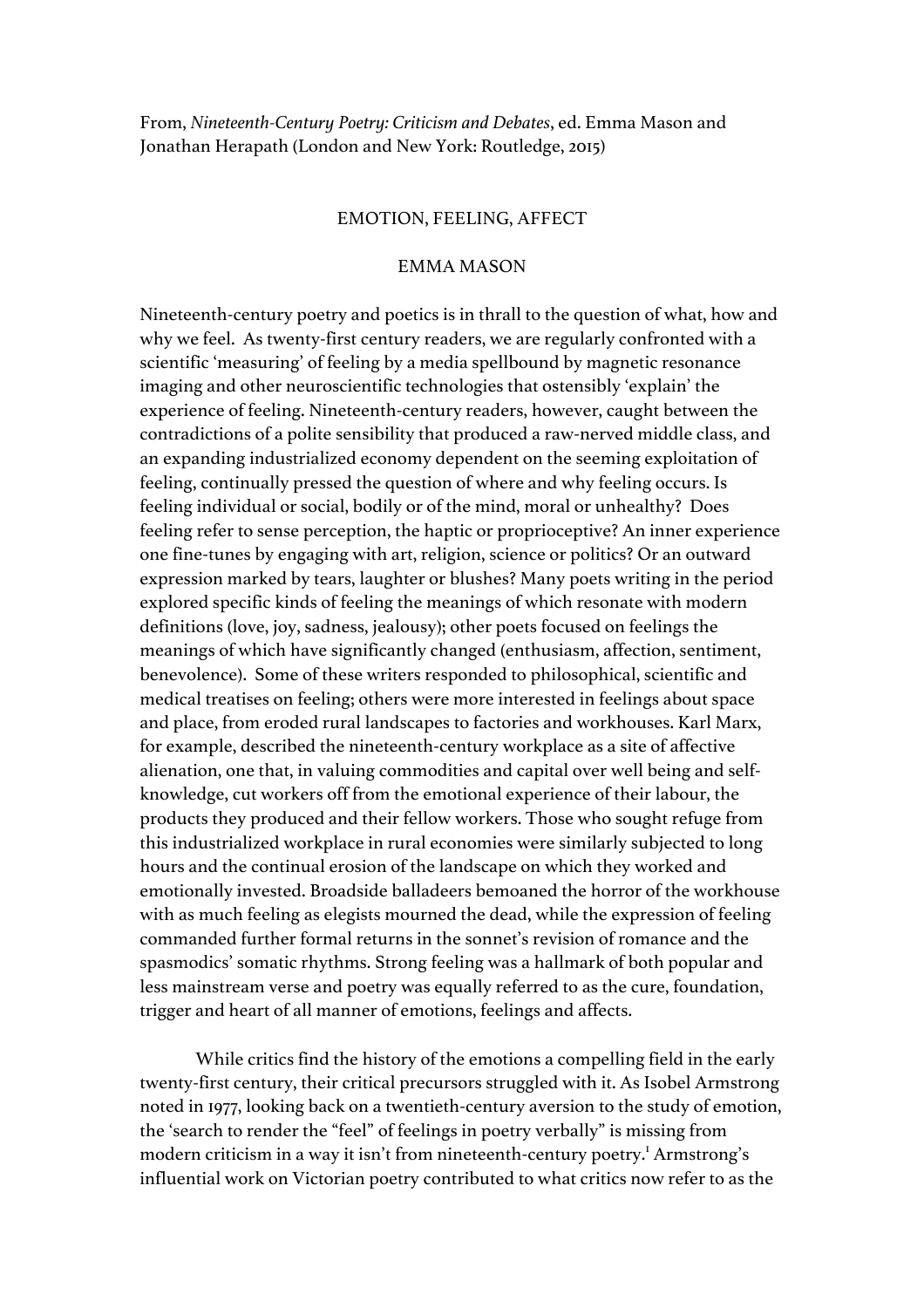'affective turn', restoring emotion to a literary critical field that had become dependent on the idea of itself as a feeling-free intellectual 'discipline' pioneered by university-educated men. Worried that literary studies was over-identified with reading practices associated with a feminized model of sentiment and leisure, early twentieth-century critics weathered an ontological crisis about the relevance and meaning of the field. For critics like F. R. Leavis, I. A. Richards, John Crowe Ransom, T. S. Eliot, W. K. Wimsatt and Monroe Beardsley, literary criticism should be cerebral and quantifiable: the New Criticism movement, with its emphasis on form over feeling, steered readers away from emotional and psychological interpretation. Yet, as Armstrong writes in a later work, *The Radical Aesthetic* (2000), emotion is at once form and feeling, sensual and rational, material and immaterial. By using the active word 'affect', which connotes the impact and effect of feelings on people, she gestures to all aspects of vital being – 'emotions, feelings, passions, moods, anxiety, discharge of psychic energy, motor innervation, pleasure, pain, joy and sorrow, rapture, depression' – belonging as they do 'to mind and soma, straddling conscious and unconscious just as they straddle mind and physiology'.<sup>2</sup>

Against the New Critics, Armstrong cites A. E. Housman's discussion of poetry's 'symptoms': tears, gooseflesh and tightness in the throat. Housman's poet 'experiences affect and transfuses it into the poem: the reader encounters the poem and through it traces back to the author's original state, sensing a "vibration corresponding to what was felt by the writer"'.<sup>3</sup> This model of vibrational correspondence recalls the eighteenth-century philosopher David Hartley's reading of sensation, one that influenced William Wordsworth and Samuel Taylor Coleridge's reading of poetic feeling, which in turn held appeal for Housman. No wonder Richards was rumoured to have exited from one of Housman's Cambridge lectures, mumbling: 'This has put us back ten years'.<sup>4</sup> While Plato's famous warning that the listener of poetry should guard against its allure enjoyed a revival by the beginning of the twentieth century, nineteenth-century readers and writers alike were invested in poetry's rhythmic and metrical properties as a stay against such seduction. <sup>5</sup> Writing in his *Biographia Literaria* (1817), Coleridge described poetry as 'the blossom and the fragrancy of all human knowledge, human thoughts, human passions, emotions, language'; while a year later, William Hazlitt called it the trace of life and movement itself, that which 'puts a spirit of life and motion into the universe. It describes the flowing, not the fixed'. <sup>6</sup> For the religious poet, John Keble, poetry helped to temper feeling, 'a kind of medicine divinely bestowed upon man: which gives healing relief to secret mental emotion'; while Laetitia Elizabeth Landon conceived of it as obligatory 'passion', claiming 'I should almost define poetry to be the necessity of feeling'.<sup>7</sup> John Stuart Mill stressed that even though 'Poetry is feeling confessing itself to itself in moments of solitude', it is still '*overheard'* and so shared. <sup>8</sup> Other critics, like Robert Buchanan, worried that 'bad' poetry was little more than 'the mere fiddlededeeing of empty heads and hollow hearts . . . the true indication of falser tricks and affectations which lie far deeper. They are trifles, light as air, showing how the wind blows'.<sup>9</sup> Sydney Dobell admitted that words 'rhythmically combined affect the feelings of the poetic hearer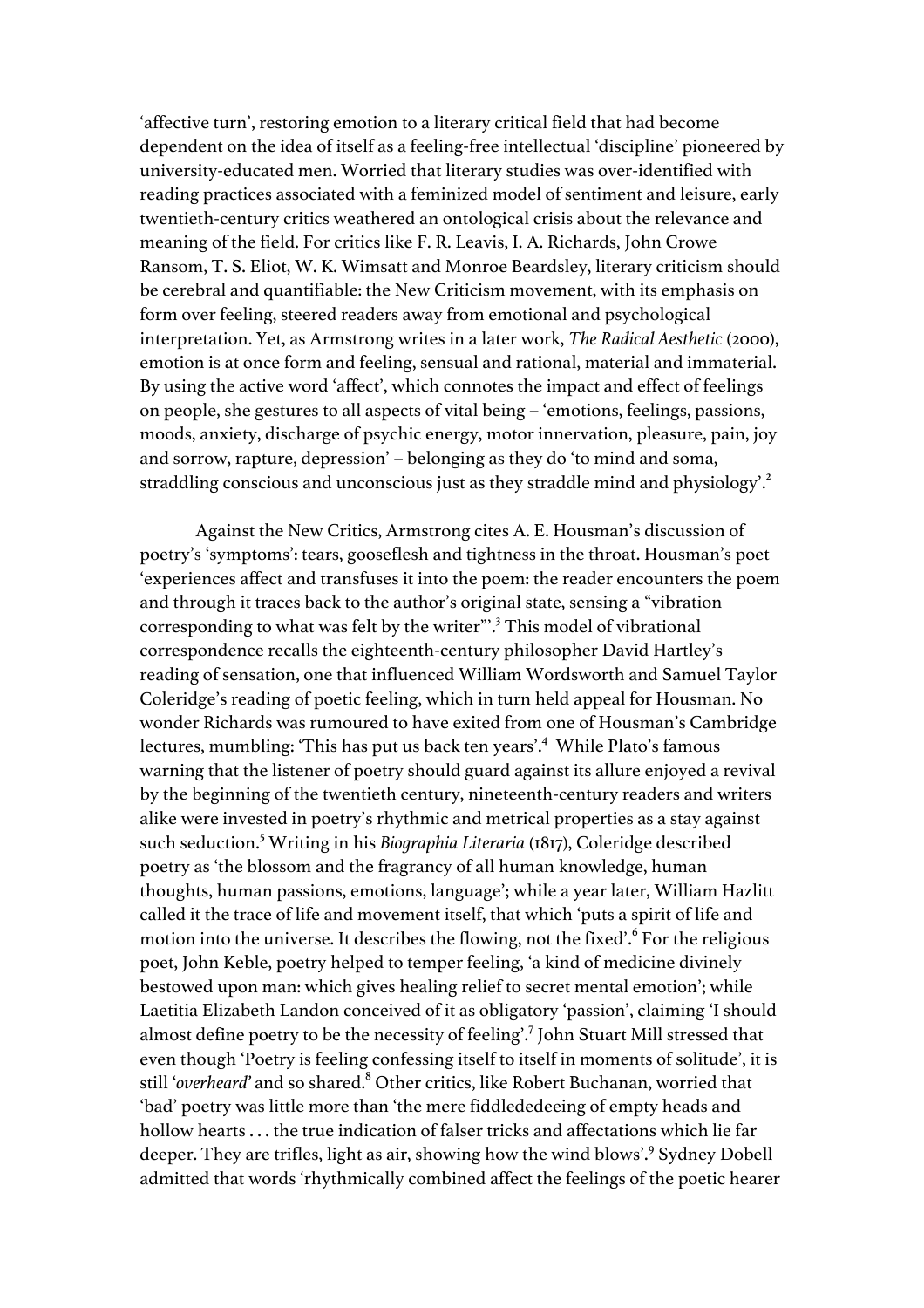or utterer', but considered the imagination a kind of muscle that 'by a reflex action', might at least negotiate its impact.<sup>10</sup> And even at the end of the century, W. B. Yeats still insisted that 'an emotion does not exist, or does not become perceptible and active among us, till it has found its expression, in colour or in sound or in form'.<sup>11</sup>

However varied these definitions might be, all have in common an emphasis on feeling, emotion and affect as that which is experienced rather than owned: nineteenth-century poetry and the context in which it was written are heightened in an awareness of this experience as a social and shared one. The period inherits two distinct readings of feeling: one Cartesian (mind and body are distinct, and mental phenomena thus non-physical); the other non-dualist (experience co-arises from the mutual dependence of mind and body). Adam Smith argued for the first, and located sympathy as the basis of social feeling and the driver behind whom we choose to feel for; Spinoza favoured the second, claiming that the mind has no power over affects, which humans 'imagine' through the experience of the body.<sup>12</sup> For Smith, feeling is affectionate and benevolent; for Spinoza it is raw and energetic.<sup>13</sup> Both theories, however, present emotion, feeling and affect as generated through relationships and disseminated through interaction with others: as Teresa Brennan argues, affect is not insulated within private moments, but rather transmitted back and forth between humans who change the way those feelings are then absorbed by others.<sup>14</sup> Despite the apparent emotional hesitation within lines like Emily Brontë's 'I could not speak the feeling' or Tennyson's 'I sometimes hold it half a sin' / To put in words the grief I feel', they nevertheless share the specifics of anxiety or grief with the poetry reader.<sup>15</sup> Nineteenth-century poetry and poetic theory alike repeatedly attempt to articulate how this expression and reception works in corporeal, textual and imaginative terms. The period's obsession with feelings and the implications of potential definitions for ethics, psychology, religion, philosophy and art are drawn out in the extracts this three-part chapter introduces. The first section explores 'feeling' and 'emotion' through Wordsworth's influential writing on poetry; the second compares how the relationship between 'feeling' and 'thought' signifies for the nineteenth-century and modern reader; and the third considers the emphasis nineteenth-century writers place, not on individuated, private feeling, but on emotion as inherently social and shared.

# FEELING AND EMOTION

The etymological histories of the words 'feeling' and 'emotion' are bound to each other. While 'feeling' can mean both tactual sensation and the bodily faculty by which one perceives and senses the world by touching and feeling it, it also signifies the 'condition of being emotionally affected'. 'Emotion', by contrast, derives from the Latin *emotio* and Middle French *émotion*, both of which connote a negative sense of displacement, agitation, unrest, commotion or disturbance. By the eighteenth century, the English word 'emotion' translated such disturbance into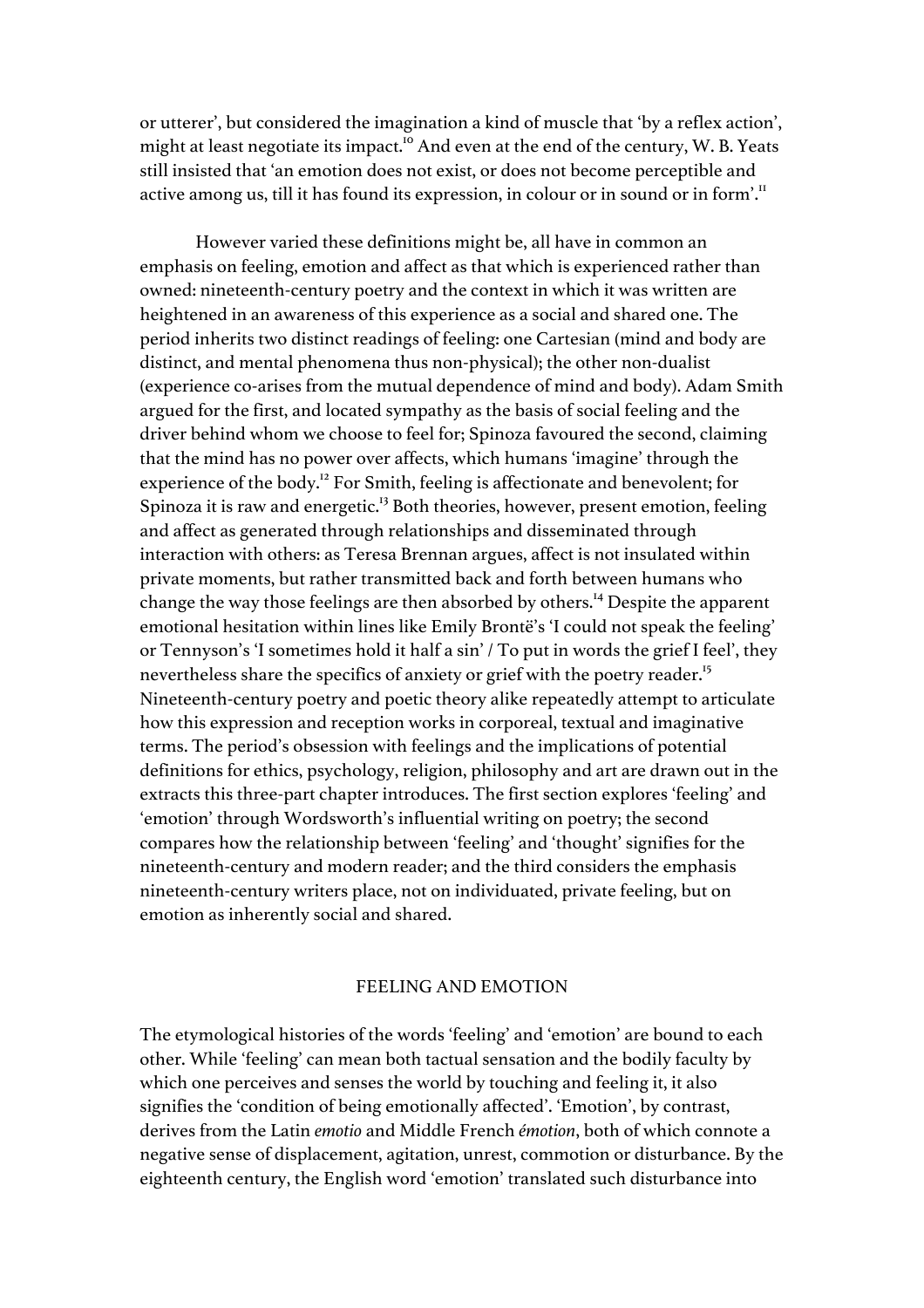the movement and motion of the body, mind and blood, bringing together physical sensation with intuitive contemplation. Associated with mental as well as physical processes, emotion came to define a sensation that lasts longer than the more immediate 'feeling', although both feeling and emotion are often set against terms like reason, rationality and empirical knowledge. The history of the emotions is charged with competing stories about feeling and emotion, even though many eighteenth and nineteenth-century poets elided their work with these terms: poetry is feeling and feeling is poetry. The most often quoted of these accounts is Wordsworth's 1802 'Preface' to the *Lyrical Ballads*:

I have said that poetry is the spontaneous overflow of powerful feelings: it takes its origin from emotion recollected in tranquillity: the emotion is contemplated till, by a species of reaction, the tranquillity gradually disappears, and an emotion, kindred to that which was before the subject of contemplation, is gradually produced, and does itself actually exist in the mind. In this mood successful composition generally begins.<sup>16</sup>

Wordsworth's formula distinguishes everyday emotions, which we remember in the quieter moments of our day, from related emotions, which arise once this period of contemplation is over. That is, when we are most at peace, emotions arise that we start to think about, and so 'react' to them both physically and mentally: these 'reactions' disturb the initial calm (tranquillity disappears) and we are left with a related but purer form of the initial emotion, which then sits in our 'mind' and produces a 'mood'. In this mood, Wordsworth argues, we are ready to write. While for Wordsworth, poems are not fountain-like wells of emotion (poems do not have their own feelings), they do provide sites that ideally capture the process by which humans feel emotion. The sound, rhythm, metre and music of poetry all grant access to joyful and painful feeling through a form likely to be read over and over, he argues, and in doing so, the reader undergoes the contemplation necessary to produce his or her own emotion. This is especially important in a newly industrial and capitalist world that denies many humans the time or environment in which the peaceful remembering of emotions might occur. If poetry arises from the remembered emotions of the poet, then the reader of poetry is granted a space in which to remember his or her own feelings.

In a separate note on his poem, 'The Thorn', Wordsworth introduces two further terms into the discussion, defining poetry as both 'passion' and 'the history or science of feelings'.17 While 'passion' once referred to Christ's suffering, by the end of the eighteenth century it signified a particularly strong or overpowering feeling or emotion, one that is fitful, agitated or excited. This definition underlines Wordsworth's sense that feeling is volatile and unsettled, and that poems, far from sedating such feeling, actually help to generate and transfer it. Poems do not 'express' feeling, but rather musically arrange words as 'things, active and efficient, which are of themselves part of the passion' and that come to life in specific historical and 'scientific' (social) moments of reading. Feeling is not universal, then,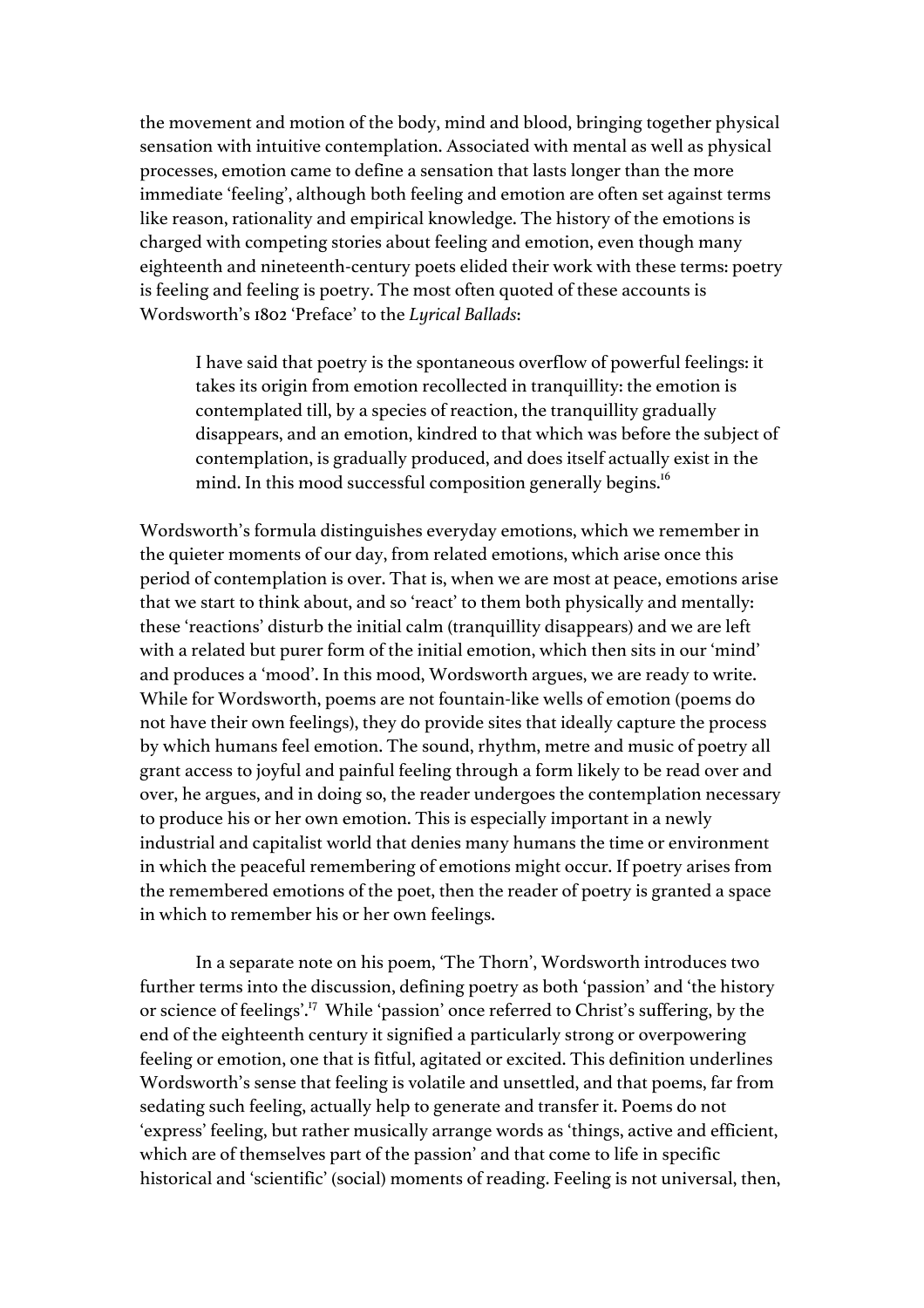but shared in particular instants through a poetic language that stresses the emotional content of the world over its other concerns. As he writes in his 1815 'Preface', the 'business of poetry' is 'to treat of things not as they *are*, but as they *appear*; not as they exist in themselves, but as they *seem* to exist to the *senses*, and to the *passions*'. Reading for personal feeling, Wordsworth acknowledges, might tempt the reader into a 'world of delusion', one he or she should guard against through the committed and repeated 'study' of poetry. Only when poetry is 'comprehended *as a study*' can it protect against petty worries and more serious suffering, also yielding the capacity to differentiate sensational, empty feeling from feeling that teaches readers about their lives and worlds.<sup>18</sup> In attending to and carefully studying poetry, the reader is almost bound to think and feel at once, recognizing the mutuality of these two faculties distinct from that which is free of thought (unthoughtful in both senses of that word) and so without feeling.

The argument resounds in Wordsworth's poetry: the first book of *The Prelude* alone makes countless references to the relationship between feeling and thought, and presents the two in words readers today might associate with the other term. In the opening lines, for example, the narrator relates 'trances of thought and mountings of the mind / Come fast upon me': 'trances' and 'mountings', for example, both invoke emotional states of being hypnotized and lifted up, and which are not usually associated with rational thought.<sup>19</sup> Similarly, Wordsworth's description of the 'mind' blurs feeling and thinking to conjure a kind of dynamism or energy that makes the human tick, one that we experience like harmonious music and translate into 'calm existence':

The mind of Man is fram'd even like a breath And harmony of music. There is a dark Invisible workmanship that reconciles Discordant elements, and makes them move In one society. Ah me! that all The terrors, all the early miseries Regrets, vexations, lassitudes, that all The thoughts and feelings which have been infus'd Into my mind, should ever have made up The calm existence that is mine when I Am worthy of myself!<sup>20</sup>

The mind brings together thoughts and feelings by 'reconciling' them into a 'society', a word that connotes connection, participation and alliance. This sense of connection is underlined by the 'early miseries' Wordsworth lists – regret, irritation, exhaustion – these are experiences we register with both heart and head, and have the ability to reconfigure into tranquillity through the 'mind'. 'Mind', then, signifies the oneness of thought and feeling: we 'recognize' their impact on us in 'the beatings of the heart'; but remember this impact in 'the tenderness of thought'.<sup>21</sup> Feeling, thinking, emotion, reason exist in a continuum for Wordsworth,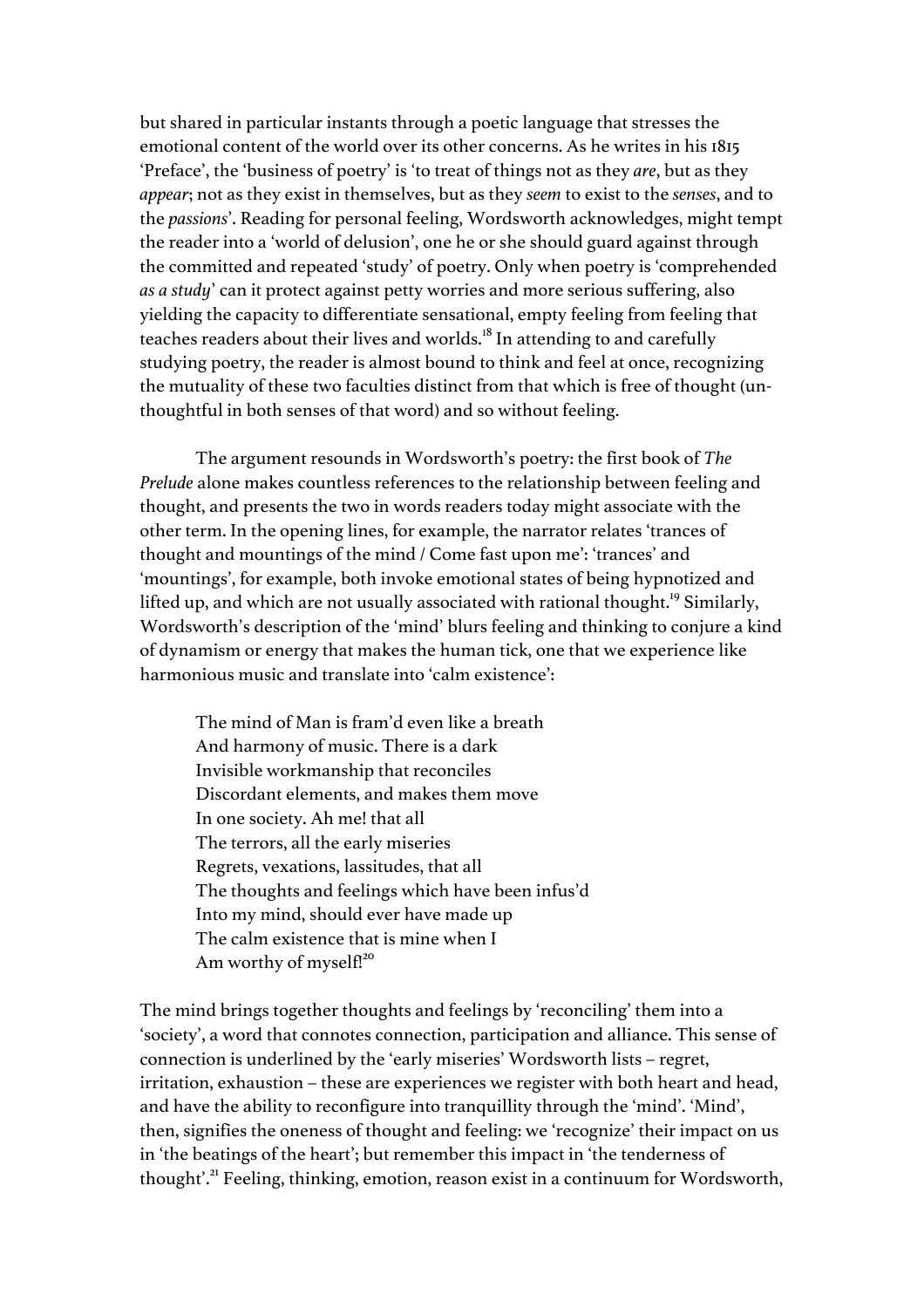but how does he keep this continuity in play and why does it fracture for the modern reader?

# FEELING AND THOUGHT

For Wordsworth, feelings only 'revolt from the sway of reason' when they go undisciplined by contemplation or study. Modern readers tend to split feeling from thought, the subjective from the objective, assuming that feeling is a surface registering of a deeper reasoned response. Reasoned thought, the argument goes, serves as an authoritative check to the otherwise chaotic potential of feeling. The contention is exemplified in Wimsatt and Beardsley's 1949 attack on emotive criticism, 'The Affective Fallacy', wherein they suggest that reading for feeling is vague, 'raw, unarticulated, imprecise' because, on the one hand, emotion is relative and 'personal', and on the other, too dependent on different knowledges, experiences and anthropologies. For them, the 'affective critic' is doomed either to engage indulgently with 'his own experiences', or to attempt such a generalized theory that his 'search for evidence will lead him into the dreary and antiseptic laboratory'. One can guess that their discomfort with psychoanalysis would hold double with current neuroscientific readings of literature. Wimsatt and Beardsley do not ignore emotion (they in fact call for a more nuanced reading of emotion as 'pattern'), nor do they exclude context (they admit that literature tells us much about 'social history' and 'anthropology'). They do, however, attempt to create a fully 'objective' reading practice that excises feeling from criticism. In attempting to banish emotive, impressionistic or intuitive thinking about literature, one that 'induces' 'vivid images, intense feelings, or heightened consciousness', Wimsatt and Beardsley ignored what nineteenth-century writers recognized: that thinking is an emotional act just as feeling involves cognition.<sup>22</sup> While these writers are intent on taxonomising feeling into varieties and degrees, they do not split it from thought so much as seek to explore how a sensation differs from an emotion in relation to the mind that processes it.

If the etymology of emotion ties it to meanings of unrest, movement and disturbance, by the nineteenth century it had come to mean mental phenomena and memory as well as a physical reaction to external stimuli. By the 1820s, its adjectival form – 'emotional' – signified an excess of feeling and was associated with femininity and inevitably with women; 'emotionless', by contrast, came to mean cold and even cruel.<sup>23</sup> While the association of emotion with either too much or too little feeling did not put nineteenth-century readers off engaging with it, they were sensitive to the nuances of 'emotionology'. Passion, for example, which has already been noted as a site of strong and often negative feeling (suffering, pain, desire, anger), was balanced by affection, a morally 'finer' form of feeling connected to benevolence and sympathy.<sup>24</sup> Affection was social and reciprocal, as well as devotional and loving: it served as a counter to the assumed-to-be more dangerous 'enthusiasm', associated with the mad ravings of religious extremists (of Methodist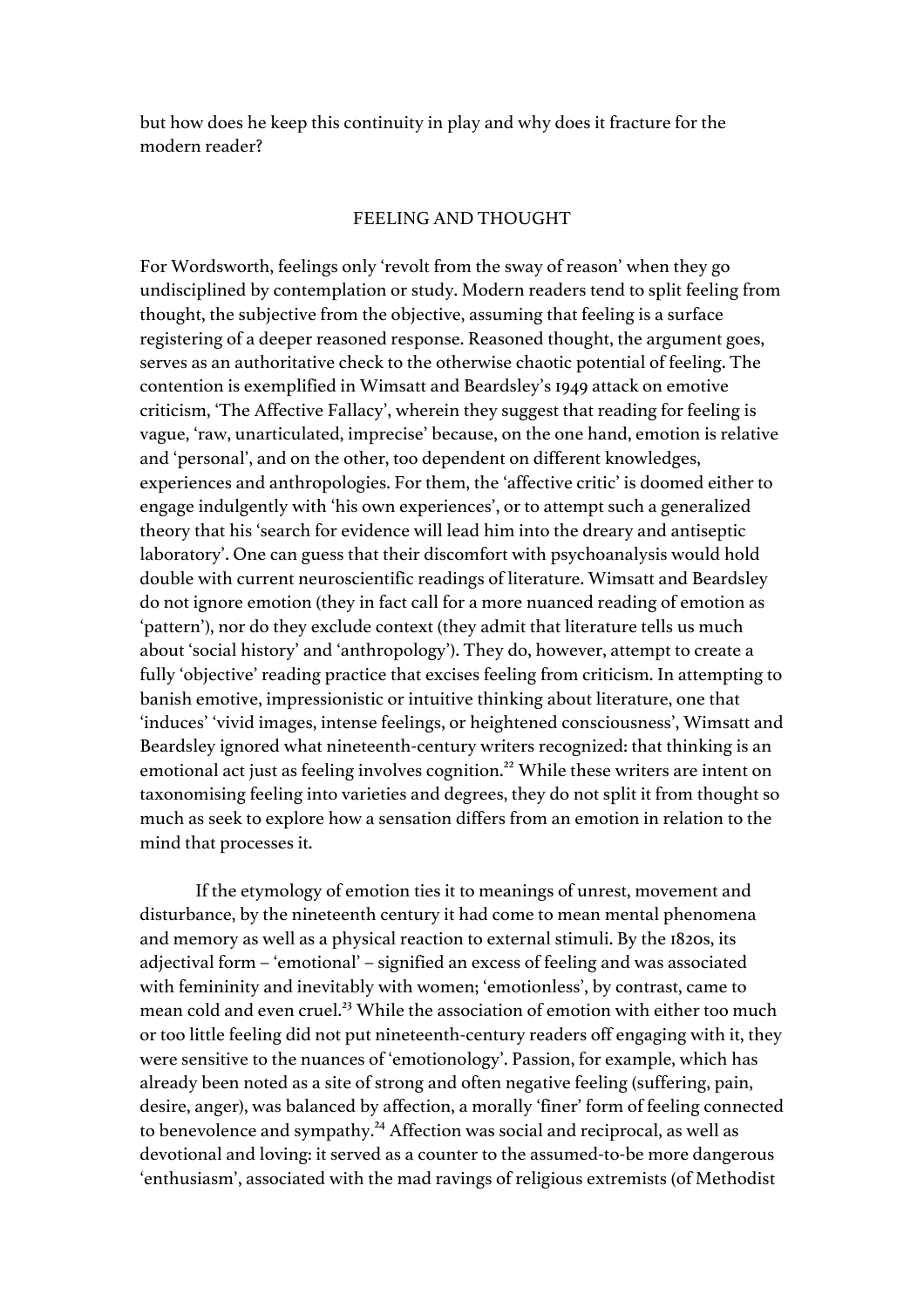or Roman Catholic persuasion, depending on the bias of the critic). Sentiment, by contrast, indicated a more refined and even 'affected' or inauthentic excess of feeling; while sensibility denoted a capacity for sensitive, appropriate and compassionate emotional response. The obsession with classifying and distinguishing emotions appealed across the intellectual spectrum too: some readers studied Alexander Bain's scholarly scientific text, *The Emotions and the Will*  (1859) to assess what he identifies as eleven 'families of emotion'; while others were drawn to Robert Tyas' *The Sentiments of Flowers* (1836), which lists two hundred different 'sentiments' depicted through a variety of flora. The period's 'emotion culture' also touched on the way other discourses – morality, religion, education, gender, health, taste – were 'felt'. John Abercrombie's *The Philosophy of the Moral Feelings* (1833) and poems like Elizabeth Bonhote's *Feeling, or, Sketches from Life; A Desultory Poem* (1810) and 'Mrs' Stringer's *The Chain of Affection; A Moral Poem* (1830) revealed the extent to which feelings were associated with moral stability and social order. James Martineau's proclamation that 'Worship is an attitude which our nature assumes, not for a purpose, but from an emotion' typifies the connection between feeling and religion, as does Mary Ann Stodart's 'heart-religion, coming from the heart, and travelling to the heart'.<sup>25</sup> Stodart's work is representative too of a nineteenth-century tendency to feminize and domesticate feeling as the duty of 'woman . . . it is her part to soothe, to solace, and to sympathize' by softening and gentling the space of the home.<sup>26</sup> On the other hand, Herbert Spencer considered 'moral sentiments' beyond the emotional capacity of women and children, making the same social and cultural assumptions about biological difference as Stodart but from the opposite perspective.<sup>27</sup> Reading feeling through biological difference is not confined to nineteenth-century thinking, however: modern beliefs about feeling and thinking, hearts and heads, are often used as a basis to make distinctions about the way women and men behave, decision-make and relate. Whether modern accounts make these distinctions via culture (ideology produces women and men differently) or science (hormonal or neural differences account for gendered ways of behaving or responding to the world), such conjecture derives largely from the Victorians.

Nineteenth-century readers were also confronted with such divisions, but reflected on them differently. Coleridge, for example, associated poetic genius with androgyny just as Mary Wollstonecraft claimed that souls had no sex: while critics point out that both writers assume this ideally hybrid human is male, Coleridge and Wollstonecraft nevertheless imply a refusal to equate women with feeling and men with reason.<sup>28</sup> Sarah Ellis argued in *The Education of the Heart: Women's Best Work* (1869), for example, that women needed to be 'trained' to feel as Stodart expected them to, undermining the notion that biology and feeling are directly connected.29 The phenomenon of the 'poetess' also implicitly challenged women's emotionality by associating the woman poet with linguistic effusion, spontaneity and excess, even as her performance was defined by careful versification. Poems by Landon and Felicia Hemans in particular were frequently compared to 'waters from a fountain, gushing', recalling Germaine de Stael's ad-libbing female laureate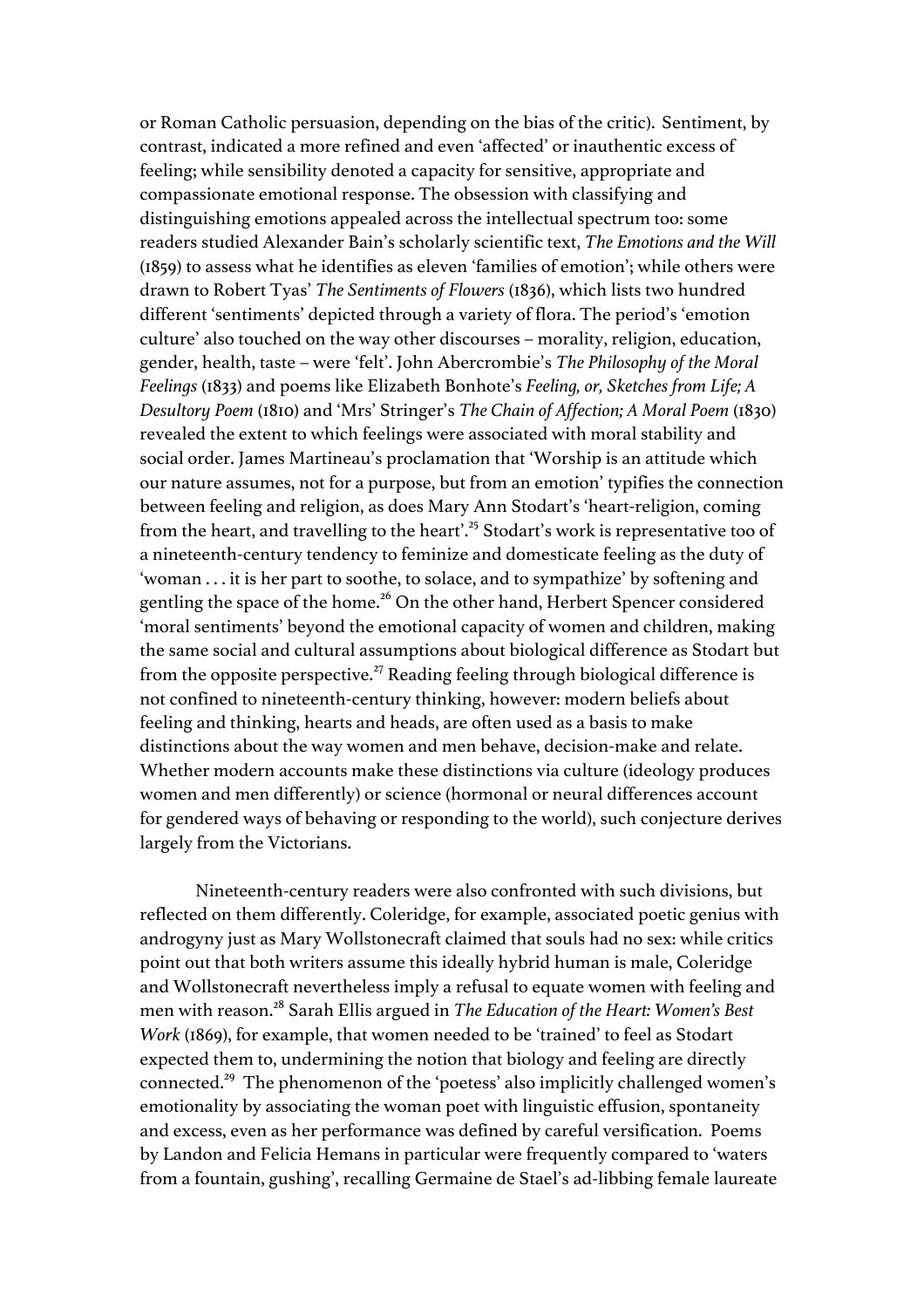in her novel, *Corinne* (1807). Yet their 'improvisations' were informed by poetic, aesthetic and historical tradition, as well as being strategically published and marketed to a vast readership – men as well as women – who were eager to develop the same emotional intelligence.<sup>30</sup> Only a few decades earlier, for example, Henry Mackenzie's *The Man of Feeling* (1771) had ennobled the sentimental and weepy hero Harley by relating his story through the emotions he experiences in different relationships and encounters. By the nineteenth century, Harley's ability to feel had become so popular with readers that an 'Index to Tears' was appended to the novel for quick reference: from Mackenzie's depiction of heroic weeping to Tennyson's grieving self-portrait as 'an infant crying in the night / An infant crying for the light', men were free to emote.<sup>31</sup>

Many male poets suffered for assuming too 'feminine' an emotive stance, however: Tennyson was pulled up by Manley Hopkins for his 'womanly' and 'amatory tenderness' towards the deceased Hallam in *In Memoriam*; and Dante Gabriel Rossetti was accused of 'fleshly' feeling by Robert Buchanan.<sup>32</sup> Where John Keats had been declared guilty of Cockney effeminacy for the expression of a refined feeling beyond his class, Tennyson and Rossetti were denounced for writing about coarse feeling below their cultural status.<sup>33</sup> Part of the anxiety about who could feel what in the period can be attributed to concerns about whether ideas once thought to regulate emotional experience (religion, morality, ethics) could still do so. The appeal of David Hartley to Wordsworth and Coleridge, for example, was his ostensible bringing together of theology and science in *Observations on Man* (1749) to argue that mental phenomena are produced by associations and vibrations felt and interpreted by the body and mind. For Hartley, humans make sense of their worlds by receiving signals about them that vibrate along the nervous system; these sensations are computed as we associate what we see, hear, touch, taste and smell into a sequence of correspondences that then form thoughts, values and judgments. This implies an implicit connection between mental events (thoughts, feelings) and physical events (vibrations in the brain): the immaterial and material are connected just as the motions of planets impact upon our presence in the universe. As Coleridge worked out, the implication of such a theory is that subjective experiences – of the mind and the heart – could be granted as objective a reality as things seen and touched, like rocks or trees.

For Hartley as for Coleridge, this provided a shared 'evidence' of God through the material 'reality' of faith and intuition. Poets writing in the wake of Hartley considered mental phenomena from beliefs and hunches to feelings and moods to be concrete and collective, and not, as some modern critics assume, immaterial and atomized.<sup>34</sup> From Hemans' religious reading, in which she aimed to 'enlarge . . . the sphere of Religious Poetry, by associating with its themes more of the emotions, the affections'; to Shelley's musical exposition, in which the poet is 'an instrument over which a series of external and internal impressions are driven, like the alternations of an ever-changing wind over an Aeolian lyre', poetry gathers readers into a communal and harmonious experience.<sup>35</sup> Like Wordsworth's musical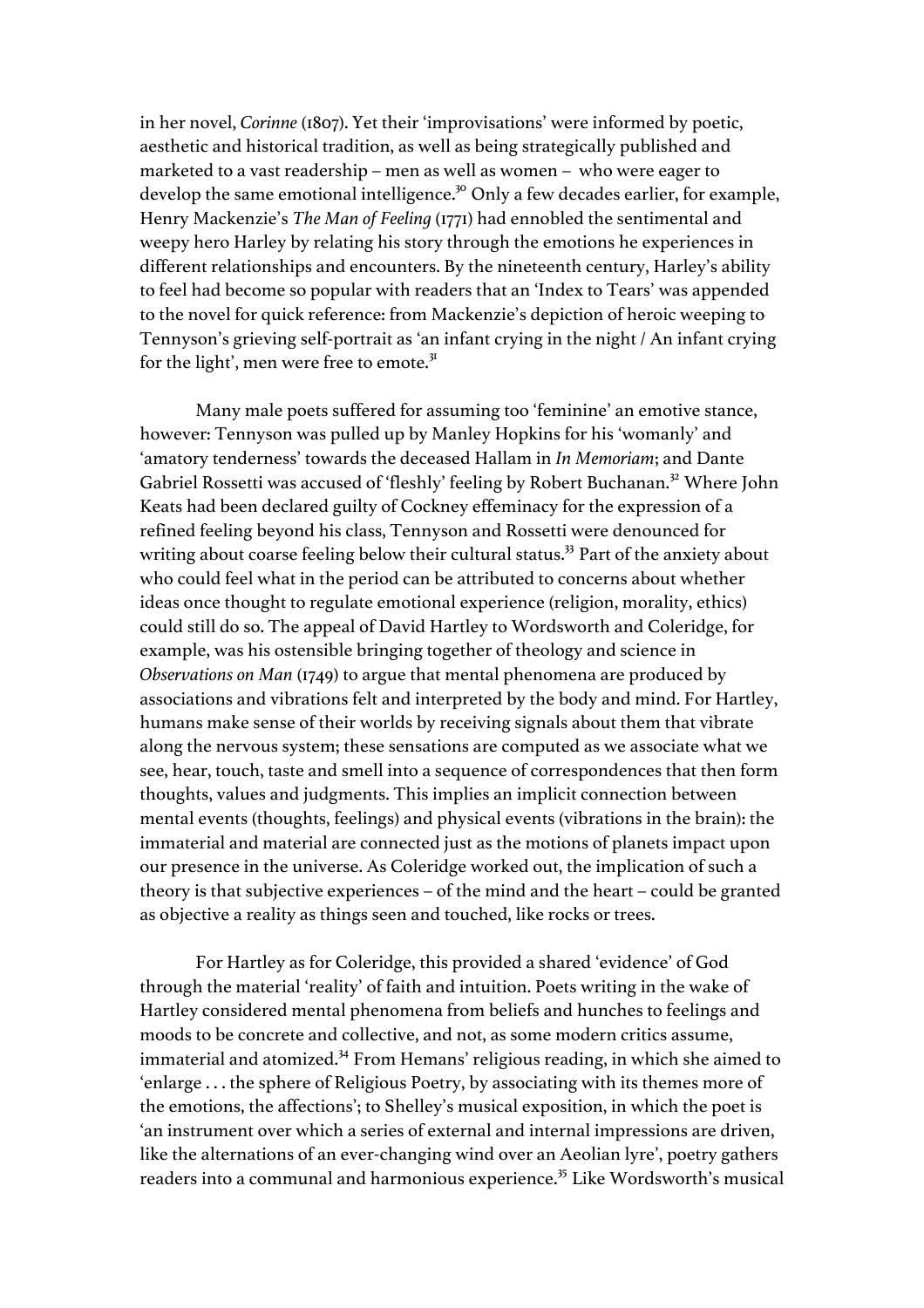integration of thought and feeling, nineteenth-century poetry produces as well as records civil relationships founded on 'social sympathies' through which humans co-exist and interact. As Marx states, if 'language, like consciousness, only arises from the need, the necessity, of intercourse with other men', and consciousness registers the 'immediate sensuous environment' and 'connection with other persons and things', then our feelingful awareness of our world is relational and collective.36

#### SOCIAL EMOTION

However affective experience is defined in nineteenth-century poetry it is always social. Wordsworth and Coleridge knew as much when they gave their volume a hybrid form – *Lyrical Ballads* – to encompass the more reclusive lyric and the communal ballad. Poetry of this period relentlessly negotiates the relationship between form and feeling, and so entirely rejects the binary logic that splits off conscious knowing from visceral feeling. Coleridge's claim that poetry is 'a rationalized dream dealing to manifold Forms our own Feelings' does more than attribute a psychological or dream-like origin to verse; it suggests that our thoughts distribute or 'deal out' feelings that are readily articulated through the various forms poetry offers.37 Poetry might regulate feeling, as Keble thought it could, trusting as he did in rhythm and metre to obliquely communicate with and about God free of enthusiasm or excess; or it might transform feeling into a text, shaping linguistic sites of energetic concentration and release. Either way it negotiates feeling familiar and unfamiliar, bringing readers close up with states material conditions threatened to splinter while gentling the experience of disturbing or difficult self-knowledge. The spasmodics, for example, were both popular for rhythmically mapping the fidgety, restless and alienated body for a society intrigued by emergent physiological knowledges; but also harshly critiqued for apparent insensitivity to the affective biography of human being.<sup>38</sup> Poetry also reached readers concerned with the feelings of non-human beings, specifically the pain animals experienced during scientific experiment. As Jed Mayer argues, the period's vivisection debates were centred on the question of animal emotion, particularly as it was staged in Charles Darwin's *The Expression of the Emotions in Man and Animals* (1872), wherein human and animal feelings were linked. Public compassion for animals is a defining emotion of the nineteenth century, from dogworship to the outcry at Jumbo's sale to the allegedly cruel circus owner, P. T. Barnum, in 1882.<sup>39</sup> Christina Rossetti's religious devotion to all aspects of creation, for example, is as much to do with a 'green' commitment to species and antivivisectionism as to her religious faith.<sup>40</sup> Rossetti's description of her poems as 'records' of 'sensation, fancy' echoes Hemans' focus on the word 'record', notably in *Records of Woman* (1828), which itself 'comes from the Latin *cor/cordis*, for heart, as conventional symbol of the humane and social feelings'.<sup>41</sup>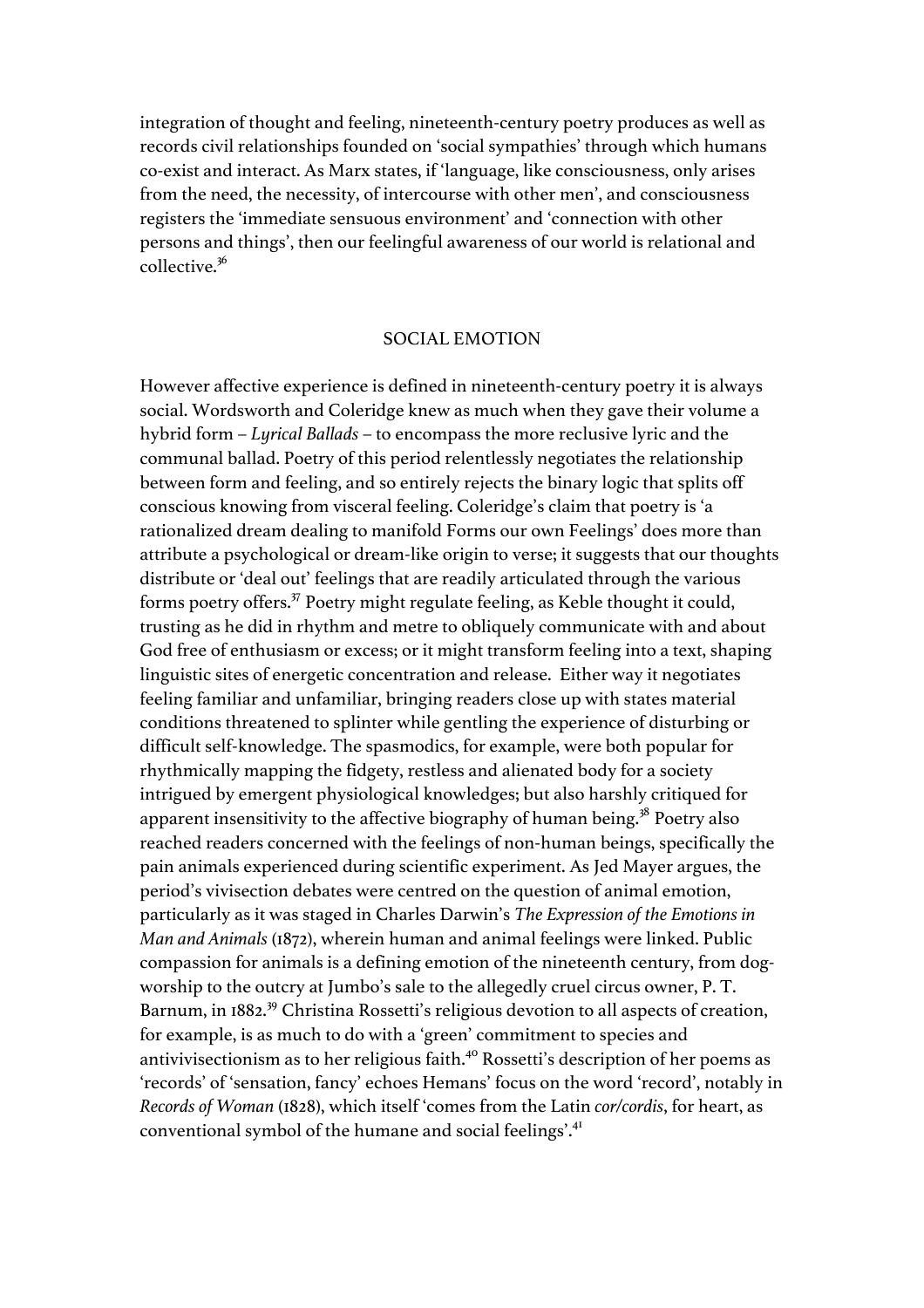Even poems that beg to be read as mysterious or esoteric riddles addressed to veiled addressees end up inviting the reader to reflect on their expression and in doing so forge a social pact with them. Joseph Freiherr Von Eichendorff's lyric 'Mondnacht' (1835), for example, is a notoriously enigmatic and moody example, its hermitic intensity incarnated in its language ('It was as though the heavens / Had silently kissed the earth, / Such that in the blossom's lustre, / She was caught in dreams of them . . .') and redoubled in Robert Schumann's romantic setting of the poem. <sup>42</sup> While 'themes' are self-evident – romantic love, the relationship between heaven and earth, the dream-life of the mind, nature and the soul – their emotional content is not: it is almost impossible to relate the 'feelings' here without reducing them to cliché. As Theodor Adorno observes in his essay on Eichendorff, the reader of feeling threatens to collapse 'Mondnacht' into a predetermined message of 'romance' or 'love of nature' by either embracing such content as profound and authentic, or rejecting it as shallow and saccharine. Adorno recalls his schoolteacher's dismissal of Eichendorff's image of the sky kissing the earth as 'trivial'; by contrast, a participant in a recent study of music psychology stated that the lines evoke a 'mystical experience . . . an enchantment.'<sup>43</sup> Adorno moves beyond this impasse by suggesting that the critic stave off the oblivion of individual taste by subordinating the narrative to the interpretive, and so turning the work of affects back on the reader. That poetry should enable readers to face and reflect upon emotion without defensiveness is a desperately urgent task for Adorno, writing as he was in the context of post-war Germany: if people 'allow themselves more of their affects and passions, if they do not once again repeat in themselves the pressure that society exerts upon them, then they will be far less evil, far less sadistic, and far less malicious than they sometimes are today'.<sup>44</sup> The question holds import too for our own neoliberal moment, one that champions individual choice as a freedom of market transactions, but in doing so demotes social relationships, welfare provisions and environmental sustainability in the name of capital value. This brutal commercialization of human experience and feeling is forewarned, not only by Marx, but by many of the poets commented on in this volume. Nineteenth-century poetry might appear to line up as a precursor to the commodification of feeling, its pathos and sentimentality satisfying the reader just enough to distract and benumb. Yet, as this discussion suggests, the focus of the period's poetry and poetics on emotion as the medium of reading and thinking invites the reader of the past and present to interrupt the assurances of subjective feeling to reflect instead on its consequences for relationship and community.

 <sup>1</sup> Isobel Armstrong, 'The Role and Treatment of Emotion in Victorian Criticism of Poetry', *Victorian Periodicals Newsletter*, 10 (1977), 3-16 (14).<br><sup>2</sup> Isobel Armstrong, *The Radical Aesthetic* (Oxford: Blackwell, 2000), p. 108; and see Tamara

Ketabgian, 'Affect', in Juliet John, ed., *Oxford Bibliographies in Victorian Studies* (New York: Oxford University Press, 2011); and Gregory J. Seigworth and Melissa Gregg, 'An Inventory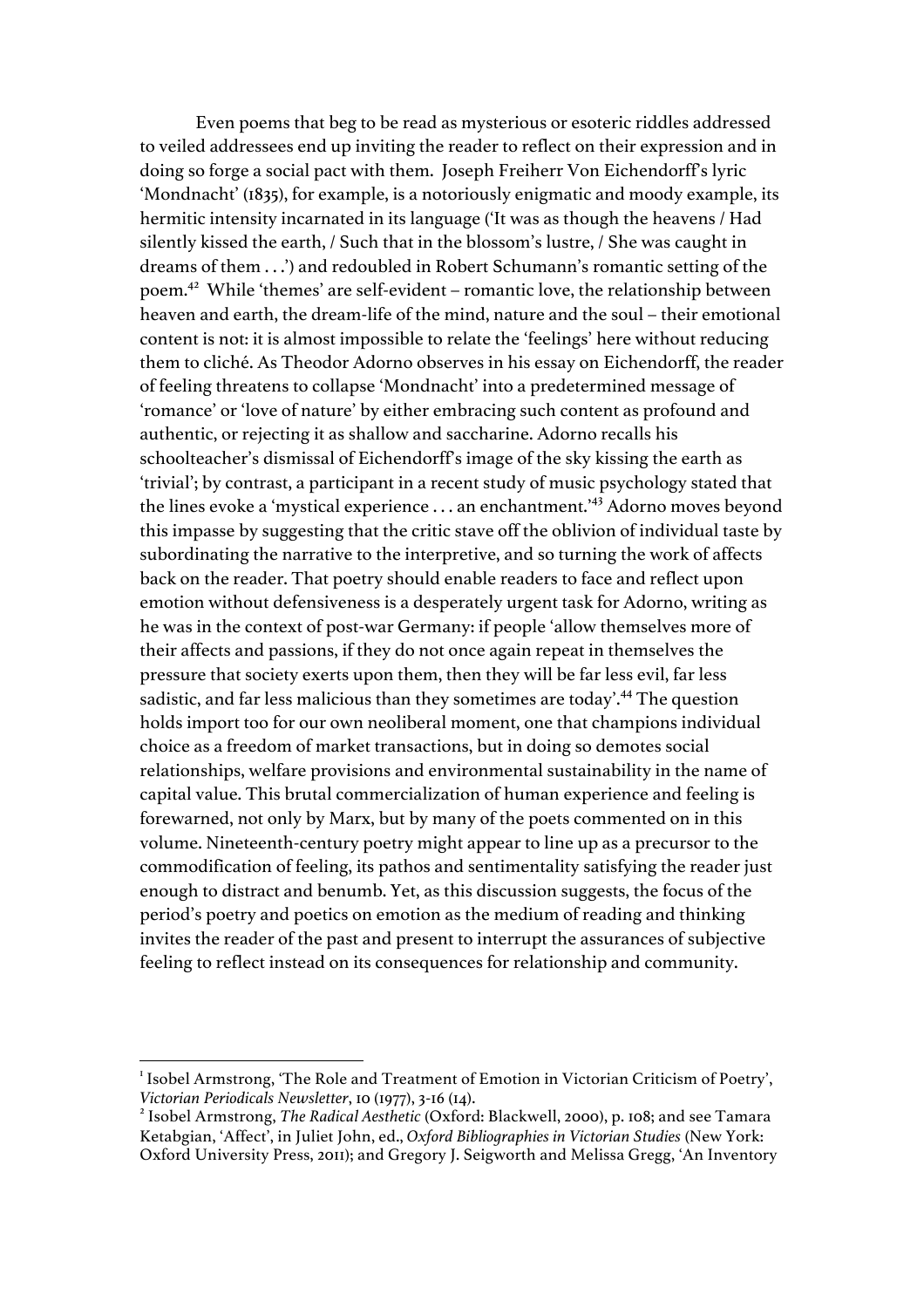<u> 1989 - Johann Stoff, fransk kongresu i september og den som forskeller og den som forskeller og den som fors</u> of Shimmers', in Gregg and Seigworth, ed., *The Affect Theory Reader* (Durham and London: Duke University Press, 2010), pp. 1-25.

<sup>3</sup> Armstrong, *Radical Aesthetic*, p. 109, quoting A. E. Housman, 'The Name and Nature of Poetry (1933).

<sup>4</sup> Richard Aldington, *A. E. Housman and W. B. Yeats: Two Lectures* (Hurst, Berkshire: Peacocks Press, 1955), p. 11.

<sup>5</sup> Plato, *The Republic* (London: Penguin, 2007).

<sup>6</sup> S. T. Coleridge, *Biographia Literaria* (1815-17), chapter XV, in H. J. Jackson, ed., *Samuel Taylor Coleridge: The Major Works* (Oxford: Oxford World Classics, 2008), p. 325; William Hazlitt, 'On Poetry in General,' *Lectures on English Poets and The Spirit of the Age* (London: J. M. Dent, 1910), pp. 3-18 (p. 3).

<sup>7</sup> John Keble, *Lectures on Poetry 1832-1841*, trans. E. K. Francis, 2 vols (Oxford: Clarendon Press, 1912), p. 22; Letitia Elizabeth Landon, 'On the Character of Mrs Hemans' Writings,' *New Monthly Magazine*, 44 (1835), in Jerome McGann and Daniel Riess, *Letitia Elizabeth* 

<sup>8</sup> John Stuart Mill, 'What is Poetry', in Edward Alexander, ed., *Literary Essays (Indianapolis: Bobbs-Herrill, 1967)*, p. 56.

<sup>9</sup> Robert Buchanan [Thomas Maitland], 'The Fleshly School of Poetry. Mr D. G. Rossetti', *The Contemporary Review*, October, 1871;

http://www.rossettiarchive.org/docs/ap4.c7.18.rad.html

<sup>10</sup> Sydney Dobell, *Thoughts on Art, Philosophy, and Religion, Selected from the Unpublished* 

*Papers of Sydney Dobell* (London: Smith, Elder, & Co, 1876), pp. 36-37.<br><sup>11</sup> William Butler Yeats, 'The Symbolism of Poetry,' from *Ideas of Good and Evil* (London: A. H. Bullen, 1903), p. 244.

<sup>12</sup> Adam Smith, *Theory of the Moral Sentiments* (1759), 20lys (Edinburgh: Bell and Bradfute Lackington, Allen and Co, 1808); Benedict de Spinoza, *Ethics* (1677), trans. George Eliot (Salzburg: University of Salzburg, 1981).

<sup>13</sup> On Smith and Spinoza, see Isobel Armstrong, 'George Eliot, Spinoza, and the Emotions,' in Amanda Anderson and Harry E. Shaw, ed., *A Companion to George Eliot* (Oxford: Wiley-Blackwell, 2013), pp. 294-308. <sup>14</sup> Teresa Brennan, *The Transmission of Affect* (Ithaca: Cornell University Press, 2004).

<sup>15</sup> Emily Brontë, 'Alone I sat; the summer day' (1837), in Derek Roper, ed., *The Poems of Emily Brontë* (Oxford: Clarendon Press, 1996); Alfred Tennyson, *In Memoriam* (1850)*,* in Erik Gray, ed., *In Memoriam: Norton Critical Editions* (New York: W. W. Norton*,* 2003), verse 5, ll. 1-12. <sup>16</sup> William Wordsworth, 'Preface to *Lyrical Ballads, with Pastoral and Other Poems* (1802)', in

Stephen Gill, *William Wordsworth: The Major Works* (Oxford: Oxford World Classics, 2008), p. 611.

<sup>î7</sup> William Wordsworth, 'Note to 'The Thorn' (1800)', in Gill, ed. *Wordsworth*, p. 594.<br><sup>18</sup> William Wordsworth, 'Essay, Supplementary to the Preface (1815)', in Gill, ed.

*Wordsworth*, p. 641.

<sup>19</sup> William Wordsworth, *The Prelude* (1805), in M. H. Abrams, Stephen Gill, Jonathan Wordsworth, ed., *The Prelude 1799, 1805, 1850: Authoritative Texts, Context and Reception,*  Recent Critical Essays: Norton Critical Editions (New York: W. W. Norton, 1979), Book 1, l. 20.<br><sup>20</sup> Wordsworth, *The Prelude*, Book 1, ll. 351-361.<br><sup>21</sup> Wordsworth, *The Prelude*, Book 1, l. 441; l. 600.<br><sup>22</sup> W. K. Wimsat

(1949), 31-55 (34, 39, 44, 45).

<sup>23</sup> See 'Emotion', University of Pittsburgh Keyword Project:

http://keywords.pitt.edu/keywords\_defined/emotion.html

<sup>24</sup> See Francis Hutcheson, An Essay on the Nature and Conduct of the Passions and Affections *with Illustrations on the Moral Sense* (1728), 3rd edn (1742) (Gainesville, Florida: Scholars' Facsimiles and Reprints, 1969).

<sup>25</sup> James Martineau, *Hymns for the Christian Church and Home* (London: Longman, Brown, Green and Longmans, 1859), p. 8; Mary Ann Stodart, *Every Day Duties: In Letters to a Young Lady* (London: Seeley and Burnside, 1840), p. 206.